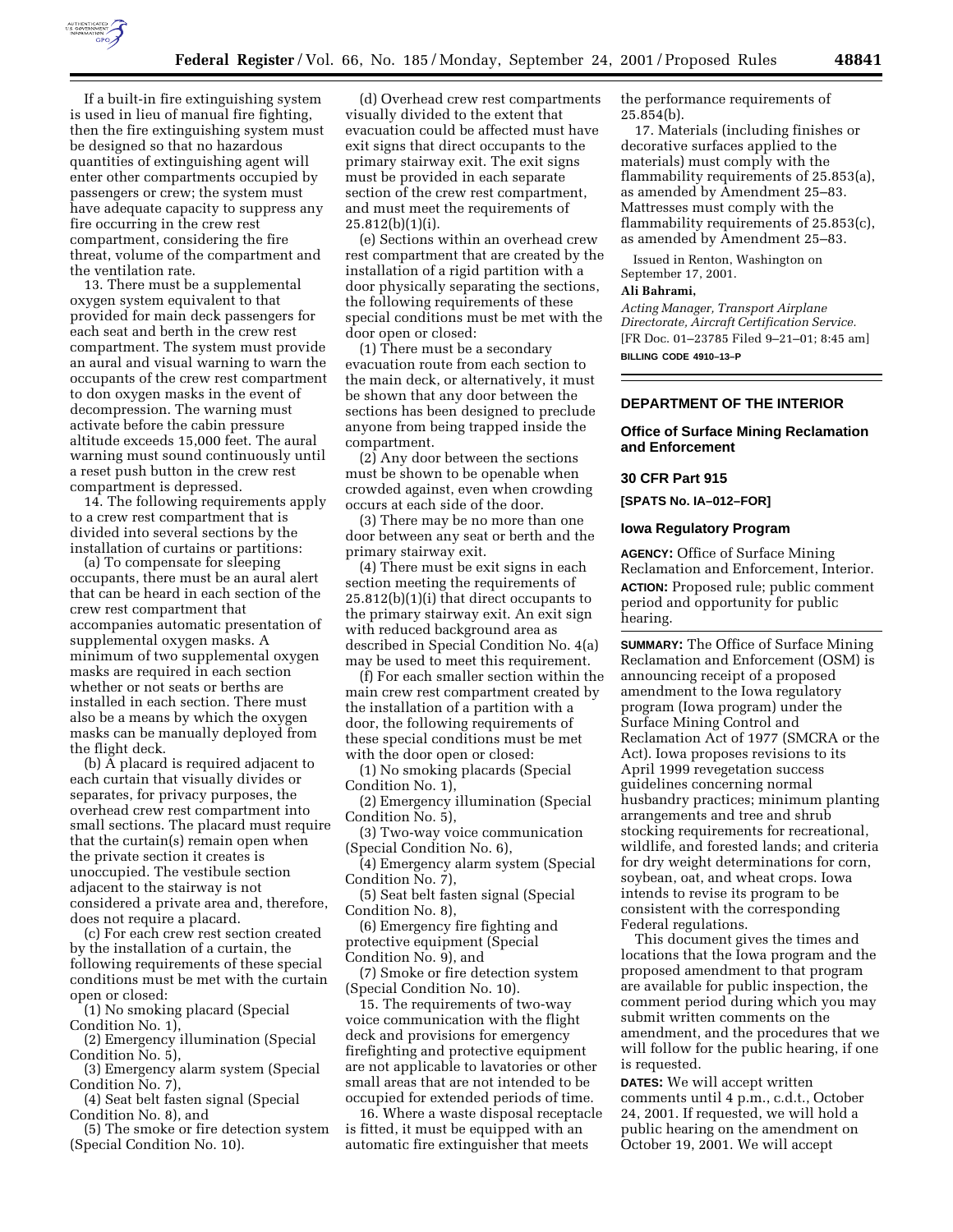requests to speak at the hearing until 4 p.m., c.d.t. on October 9, 2001. **ADDRESSES:** You should mail or hand deliver written comments and requests to speak at the hearing to John W. Coleman, Mid-Continent Regional Coordinating Center, at the address listed below.

You may review copies of the Iowa program, the amendment, a listing of any scheduled public hearings, and all written comments received in response to this document at the addresses listed below during normal business hours, Monday through Friday, excluding holidays. You may receive one free copy of the amendment by contacting OSM's Mid-Continent Regional Coordinating Center.

John W. Coleman, Mid-Continent Regional Coordinating Center, Office of Surface Mining, Alton Federal Building, 501 Belle Street, Alton, Illinois 62002, Telephone: (618) 463–6460.

Iowa Department of Agriculture and Land Stewardship, Division of Soil Conservation, Henry A. Wallace Building, Des Moines, Iowa 50319, Telephone: (515) 281–6147.

**FOR FURTHER INFORMATION CONTACT:** John W. Coleman, Mid-Continent Regional Coordinating Center. Telephone: (618) 463–6460. Internet: jcoleman@osmre.gov.

# **SUPPLEMENTARY INFORMATION:**

# **I. Background on the Iowa Program**

Section 503(a) of the Act permits a State to assume primacy for the regulation of surface coal mining and reclamation operations on non-Federal and non-Indian lands within its borders by demonstrating that its program includes, among other things, ''\* \* \* a State law which provides for the regulation of surface coal mining and reclamation operations in accordance with the requirements of the Act \* \* \*; and rules and regulations consistent with regulations issued by the Secretary pursuant to the Act.'' See 30 U.S.C.  $1253(a)(1)$  and  $(7)$ . On the basis of this criteria, the Secretary of the Interior conditionally approved the Iowa program on January 21, 1981. You can find background information on the Iowa program, including the Secretary's findings, the disposition of comments, and the conditions of approval in the January 21, 1981, **Federal Register** (46 FR 5885). You can find later actions on the Iowa program at 30 CFR 915.10, 915.15, and 915.16.

## **II. Description of the Proposed Amendment**

By letter dated August 17, 2001 (Administrative Record No. IA–446),

Iowa sent us an amendment to its program under SMCRA and the Federal regulations at 30 CFR 732.17(b). Iowa sent the amendment in response to required program amendments at 30 CFR 915.16(b), (d), and (e). Iowa is proposing changes to its April 1999 revegetation success guidelines, entitled ''Revegetation Success Standards and Statistically Valid Sampling Techniques.'' Below is a summary of the changes proposed by Iowa. The full text of the Iowa program amendment is available for public inspection at the locations listed above under **ADDRESSES**.

#### *A. Normal Husbandry Practices*

Section III, Part H of Iowa's April 1999 revegetation success guidelines describes normal husbandry practices that can be used by the permittee in the repair of rills and gullies without restarting the responsibility period. It includes requirements for terrace repair and maintenance; riprap repair and maintenance; land smoothing and reseeding; and liming, fertilizing and interseeding. In our final rule dated November 26, 1999, we did not approve Section III, Part H because Iowa did not submit documentation that demonstrated that the proposed normal husbandry practices were the usual or expected state, form, amount, or degree of management performed habitually or customarily to prevent exploitation, destruction, or neglect of the resources on similar unmined lands in the State (64 FR 66388–66389). We required Iowa to either remove its guidelines for normal husbandry practices at Section III, Part H or submit documentation that support the proposed normal husbandry practices. We codified this requirement at 30 CFR 915.16(b).

In response to the required program amendment at 30 CFR 915.16(b), Iowa proposed changes to Section III, Part H of its April 1999 revegetation success guidelines and included documentation for support of the proposed normal husbandry practices. The documentation included copies of four publications: (1) Iowa Natural Resources Conservation Service (NRCS) Conservation Practice Standard 466, Land Smoothing; (2) Iowa NRCS Conservation Practice Standard 590, Nutrient Management; (3) Iowa NRCS Conservation Practice Standard 600, Terraces; and (4) Iowa State University Extension Service Publication Pm-1097, Interseeding and No-till Pasture Renovation.

Iowa is proposing the following substantive changes to Section III, Part H:

1. Iowa is revising Section III, Part H, Step 1 concerning terrace repair and

maintenance by removing Item (e). Item (e) allows the extension of a terrace to intercept additional drainage area when the extension is no greater than 25 percent of the original terrace length. Items (f) and (g) were relettered as (e) and (f), respectively.

2. Iowa is revising Section III, Part H, Step 2 concerning riprap repair and maintenance by removing Item (b). Item (b) allows the extension of an undersized ditch when the extension is no more than a 25 percent increase in the length of the ditch. Items (c) and (d) were relettered as (b) and (c), respectively.

3. Iowa is revising Section III, Part H, Step 4(a) concerning lime applications. The revised provision reads as follows:

(a) Lime Applications: Lime applications may be made based on soil test recommendations for the appropriate crop or vegetation. These maintenance applications should follow the guidelines of Natural Resources Conservation Service Conservation Practice Standard, Nutrient Management (Acre), Code 590. Prior to any lime applications the Permittee shall be required to submit, to the Division, the original copies of the soil test recommendations and a map of the permit area indicating where each soil sample was taken. Under no circumstances will lime applications greater than the soil test recommendations for that crop or vegetative cover be permitted. If subsequent submittals of lime weight tickets show any lime applications in a significant excess of the soil test recommendations, it shall be grounds for the Division to restart the responsibility period.

4. Iowa is revising Section III, Part H, Step 4(b) concerning fertilizer applications. The revised provision reads as follows:

(b) Fertilizer Applications: Fertilizer applications may be made based on soil test recommendations for the appropriate crop or vegetation. These maintenance applications should follow the guidelines of Natural Resources Conservation Service Conservation Practice Standard, Nutrient Management (Acre), Code 590. Prior to any fertilizer applications the Permittee shall be required to submit, to the Division, the original copies of the soil test recommendations and a map of the permit area indicating where each soil sample was taken. Under no circumstances will the fertilizer applications be greater than the soil test recommendations for that crop (at a realistic median crop yield) or vegetative cover be permitted. If subsequent submittals of fertilizer weight tickets prove that any fertilizer applications were in significant excess of the soil test recommendations, that shall be grounds for the Division to restart the responsibility period.

5. Iowa is revising the introductory paragraph of Section III, Part H, Step 4(c) concerning interseeding by adding the following sentence to the end of the paragraph: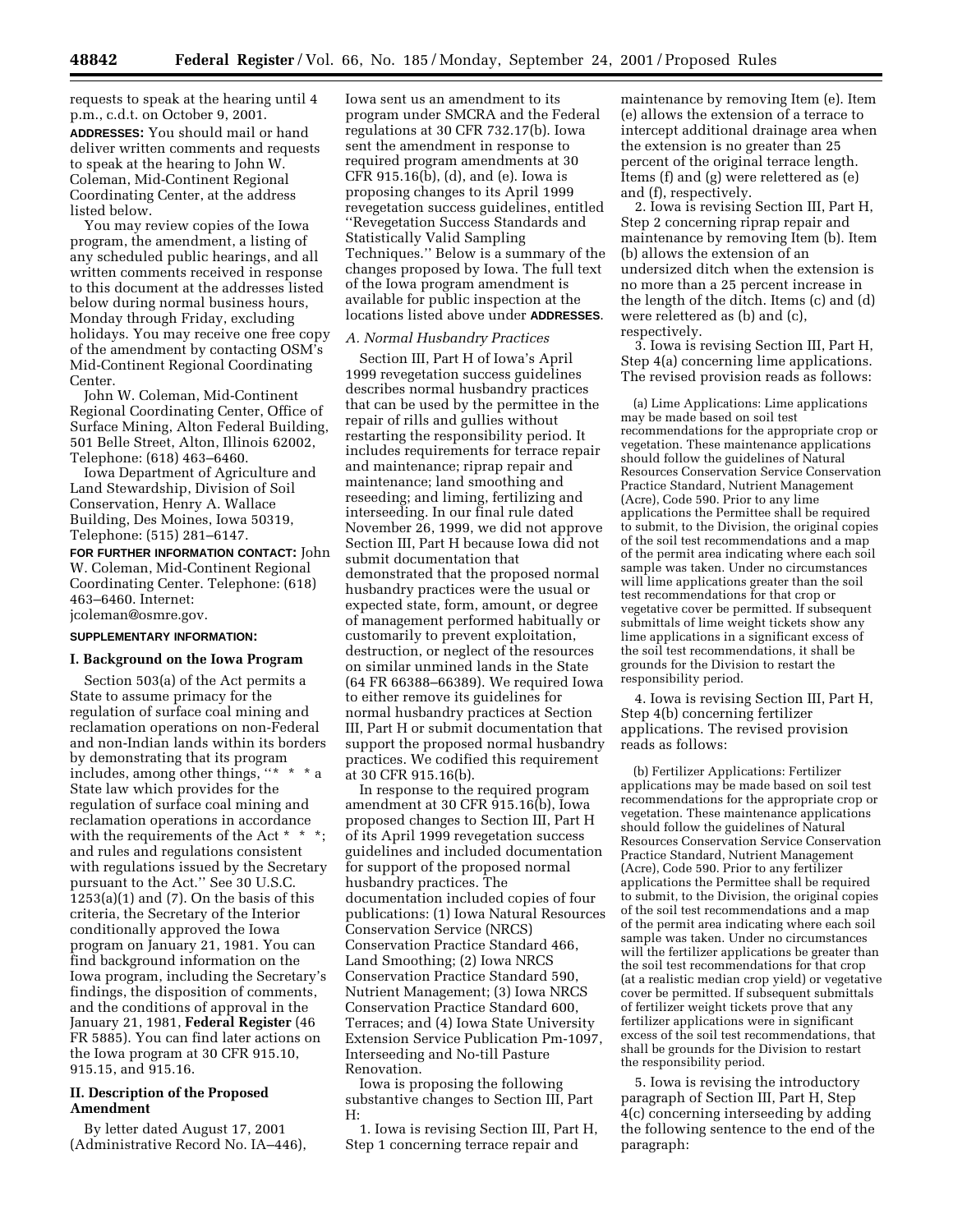Any species to be interseeded must be approved by the Division before the seed is planted.

6. Iowa is revising Section III, Part H, Step 4(c)(ii) to read as follows:

(ii) Interseeding of a single species in the permit approved seeding mixture, or interseeding of a replacement species, that has been approved by the Division, to improve the vegetative cover when unfavorable weather conditions adversely affect the germination success of the original revegetation effort.

7. Finally Iowa is deleting the existing provisions at Section III, Part H, Step  $4(c)(iv)$  and  $(v)$ .

### *B. Recreational, Wildlife, and Forested Lands*

Section IV, Part E of Iowa's April 1999 revegetation success guidelines contains the revegetation success standards for recreational areas, wildlife areas, and forested lands. In our final rule dated November 26, 1999, we approved Section IV, Part E with two exceptions (64 FR 66388). First, Iowa's guidelines did not contain any planting arrangement provisions for these land uses as required by 30 CFR 816.116(b)(3)(i) and 817.116(b)(3)(i). Second, Iowa did not submit any documentation to prove that the State agencies responsible for the administration of forestry and wildlife programs approved its minimum stocking provisions as required by 30 CFR 816.116(b)(3)(i) and 817.116(b)(3)(i). We required Iowa to either add planting arrangement provisions for recreational, wildlife, and forested land to its guidelines and obtain program-wide concurrence from the State agencies responsible for the administration of forestry and wildlife programs or add a provision to its guidelines that requires permit-specific concurrence for planting arrangements from the State agencies responsible for the administration of forestry and wildlife programs. We also required Iowa to either obtain program-wide concurrence for its minimum stocking provisions or add a provision to its guidelines that requires permit-specific concurrence for minimum stocking from the State agencies responsible for the administration of forestry and wildlife programs. We codified these requirements at 30 CFR 915.16(d)(1) and (2).

Iowa is proposing the following changes to Section IV, Part E to address our required program amendments at 30 CFR 915.16(d)(1) and (2).

1. Iowa is adding the following new provision to the beginning of the second paragraph of Section IV, Part E:

The wildlife and recreational lands have site specific vegetation. Each permit with these types of post-mining land use have been approved by the Division in concurrence with the Iowa Department of Natural Resources.

2. Iowa is adding the following new provision to Section IV, Part E, Step 2:

2. Tree and Shrub Stocking Requirements: The tree and shrub planting shall be spaced such that there are a minimum of five hundred (500) seedlings per acre. Acceptable tree and shrub spacing, which will meet or exceed the minimum number of seedlings per acre, are listed below. Narrower spacing is used for timber production. Wider spacing and planting in groups or clumps is used for wildlife and recreational tree and shrub plantings. These group or clump plantings should consist of a minimum of five (5) or more trees, and fifteen (15) or more shrubs per group.

## TREE AND SHRUB SPACING FOR PLANTING

|  | Spacing in feet | Number of<br>seedlings<br>per acre |
|--|-----------------|------------------------------------|
|  |                 | 1.742                              |
|  |                 | 871                                |
|  |                 | 1.210                              |
|  |                 | 726                                |
|  |                 | 889                                |
|  |                 | 622                                |
|  |                 | 681                                |
|  |                 | 545                                |

3. The existing provisions in Section IV, Part E, Step 2 were renumbered to Step 3.

# *C. Corn, Soybean, Oat, and Wheat Crops*

Section V of Iowa's April 1999 revegetation success guidelines contains sampling procedures and techniques to determine productivity for corn, soybeans, oats, wheat, and forage crops; to determine ground cover percentage; and to determine if trees and shrubs meet minimum density standards. In our final rule dated November 26, 1999, we approved Section V of Iowa's April 1999 revegetation success guidelines with one exception (64 FR 66388). We did not fully approve Section V, Part A, Item 2, which contains the grain sampling techniques for test plot harvesting, because it did not specify how the permittee is to obtain the dry weight of the test plot grain samples. The dry weight is used in a calculation to determine the moisture percentage for each test plot sample. We required Iowa to revise its April 1999 revegetation success guidelines at Section V, Part A, Step 2 by adding a provision that specifies the standard method that permittees are to use for obtaining the dry weight of test plot grain samples.

We codified this requirement at 30 CFR 915.16(e).

In response to the required amendment at 30 CFR 915.16(e), Iowa is adding the following new provision to the beginning of Step 2(l):

(l) The grain samples collected and labeled in Step 2.g. above must be oven dried until a constant dry weight is obtained. Weighing will be performed immediately after oven drying to avoid absorption of water from humid air. This dry weight will equal zero percent (0%) moisture. All samples will be adjusted to the appropriate percent moisture for that grain.

#### **III. Public Comment Procedures**

Under the provisions of 30 CFR 732.17(h), we are seeking comments on whether the proposed amendment satisfies the applicable program approval criteria of 30 CFR 732.15. If we approve the amendment, it will become part of the Iowa program.

*Written Comments:* If you submit written or electronic comments on the proposed rule during the 30-day comment period, they should be specific, should be confined to issues pertinent to the notice, and should explain the reason for your recommendation(s). We may not be able to consider or include in the Administrative Record comments delivered to an address other than the one listed above (see **ADDRESSES**).

*Electronic Comments:* Please submit Internet comments as an ASCII, WordPerfect, or Word file avoiding the use of special characters and any form of encryption. Please also include ''Attn: SPATS NO. IA–012–FOR'' and your name and return address in your Internet message. If you do not receive a confirmation that we have received your Internet message, contact the Mid-Continent Regional Coordinating Center at (618) 463–6460.

*Availability of Comments:* Our practice is to make comments, including names and home addresses of respondents, available for public review during regular business hours at OSM's Mid-Continent Regional Coordinating Center (see **ADDRESSES**). Individual respondents may request that we withhold their home address from the administrative record, which we will honor to the extent allowable by law. There also may be circumstances in which we would withhold from the administrative record a respondent's identity, as allowable by law. If you wish us to withhold your name and/or address, you must state this prominently at the beginning of your comment. However, we will not consider anonymous comments. We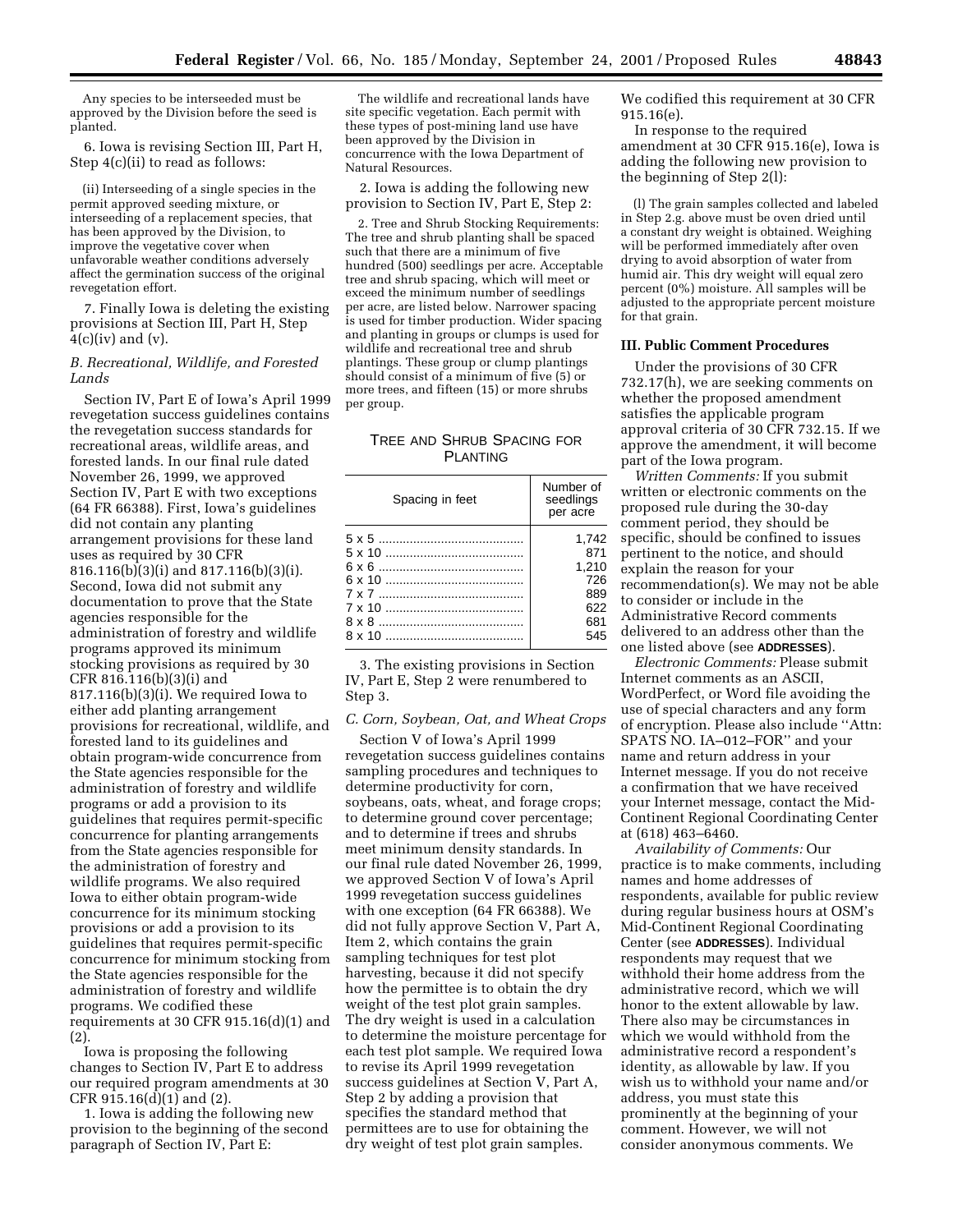will make all submissions from organizations or businesses, and from individuals identifying themselves as representatives or officials of organizations or businesses, available for public inspection in their entirety.

*Public Hearing:* If you wish to speak at the public hearing, contact the person listed under **FOR FURTHER INFORMATION CONTACT** by 4 p.m., c.d.t. on October 9, 2001. We will arrange the location and time of the hearing with those persons requesting the hearing. If no one requests an opportunity to speak at the public hearing, the hearing will not be held.

To assist the transcriber and ensure an accurate record, we request, if possible, that each person who speaks at a public hearing provide us with a written copy of his or her testimony. The public hearing will continue on the specified date until all persons scheduled to speak have been heard. If you are in the audience and have not been scheduled to speak and wish to do so, you will be allowed to speak after those who have been scheduled. We will end the hearing after all persons scheduled to speak and persons present in the audience who wish to speak have been heard.

If you are disabled and need a special accommodation to attend a public hearing, contact the person listed under **FOR FURTHER INFORMATION CONTACT**.

*Public Meeting:* If only one person requests an opportunity to speak at a hearing, a public meeting, rather than a public hearing, may be held. If you wish to meet with us to discuss the proposed amendment, you may request a meeting by contacting the person listed under **FOR FURTHER INFORMATION CONTACT**. All such meetings are open to the public and, if possible, we will post notices of meetings at the locations listed under **ADDRESSES.** We will also make a written summary of each meeting a part of the Administrative Record.

#### **IV. Procedural Determinations**

## *Executive Order 12866—Regulatory Planning and Review*

This rule is exempted from review by the Office of Management and Budget under Executive Order 12866.

#### *Executive Order 12630—Takings*

This rule does not have takings implications. This determination is based on the analysis performed for the counterpart Federal regulations.

### *Executive Order 13132—Federalism*

This rule does not have federalism implications. SMCRA delineates the roles of the Federal and State

governments with regard to the regulation of surface coal mining and reclamation operations. One of the purposes of SMCRA is to ''establish a nationwide program to protect society and the environment from the adverse effects of surface coal mining operations.'' Section 503(a)(1) of SMCRA requires that State laws regulating surface coal mining and reclamation operations be ''in accordance with'' the requirements of SMCRA, and section 503(a)(7) requires that State programs contain rules and regulations ''consistent with'' regulations issued by the Secretary under SMCRA.

## *Executive Order 12988—Civil Justice Reform*

The Department of the Interior has conducted the reviews required by section 3 of Executive Order 12988 and has determined that, to the extent allowed by law, this rule meets the applicable standards of subsections (a) and (b) of that section. However, these standards are not applicable to the actual language of State regulatory programs and program amendments because each program is drafted and promulgated by a specific State, not by OSM. Under sections 503 and 505 of SMCRA (30 U.S.C. 1253 and 1255) and 30 CFR 730.11, 732.15, and 732.17(h)(10), decisions on proposed State regulatory programs and program amendments submitted by the States must be based solely on a determination of whether the submittal is consistent with SMCRA and its implementing Federal regulations and whether the other requirements of 30 CFR Parts 730, 731, and 732 have been met.

## *Executive Order 13211—Regulations That Significantly Affect The Supply, Distribution, or Use of Energy*

On May 18, 2001, the President issued Executive Order 13211 which requires agencies to prepare a Statement of Energy Effects for a rule that is (1) considered significant under Executive Order 12866 and (2) likely to have a significant adverse effect on the supply, distribution, or use of energy. Because this rule is exempt from review under Executive Order 12866 and is not expected to have a significant adverse effect on the supply, distribution, or use of energy, a Statement of Energy Effects is not required.

#### *National Environmental Policy Act*

Section 702(d) of SMCRA (30 U.S.C. 1292(d)) provides that a decision on a proposed State regulatory program provision does not constitute a major Federal action within the meaning of

section 102(2)(C) of the National Environmental Policy Act (NEPA) (42 U.S.C. 4332(2)(C)). A determination has been made that such decisions are categorically excluded from the NEPA process (516 DM 8.4.A).

#### *Paperwork Reduction Act*

This rule does not contain information collection requirements that require approval by the Office of Management and Budget under the Paperwork Reduction Act (44 U.S.C. 3507 *et seq.*).

#### *Regulatory Flexibility Act*

The Department of the Interior has determined that this rule will not have a significant economic impact on a substantial number of small entities under the Regulatory Flexibility Act (5 U.S.C. 601 *et seq.*). The State submittal which is the subject of this rule is based upon counterpart Federal regulations for which an economic analysis was prepared and certification made that such regulations would not have a significant economic effect upon a substantial number of small entities. Accordingly, this rule will ensure that existing requirements previously promulgated by OSM will be implemented by the State. In making the determination as to whether this rule would have a significant economic impact, the Department relied upon the data and assumptions for the counterpart Federal regulations.

### *Small Business Regulatory Enforcement Fairness Act*

This rule is not a major rule under 5 U.S.C. 804(2), the Small Business Regulatory Enforcement Fairness Act. This rule:

a. Does not have an annual effect on the economy of \$100 million.

b. Will not cause a major increase in costs or prices for consumers, individual industries, federal, state, or local government agencies, or geographic regions.

c. Does not have significant adverse effects on competition, employment, investment, productivity, innovation, or the ability of U.S. based enterprises to compete with foreign-based enterprises.

This determination is based upon the fact that the State submittal which is the subject of this rule is based upon counterpart Federal regulations for which an analysis was prepared and a determination made that the Federal regulation was not considered a major rule.

#### *Unfunded Mandates*

This rule will not impose a cost of \$100 million or more in any given year